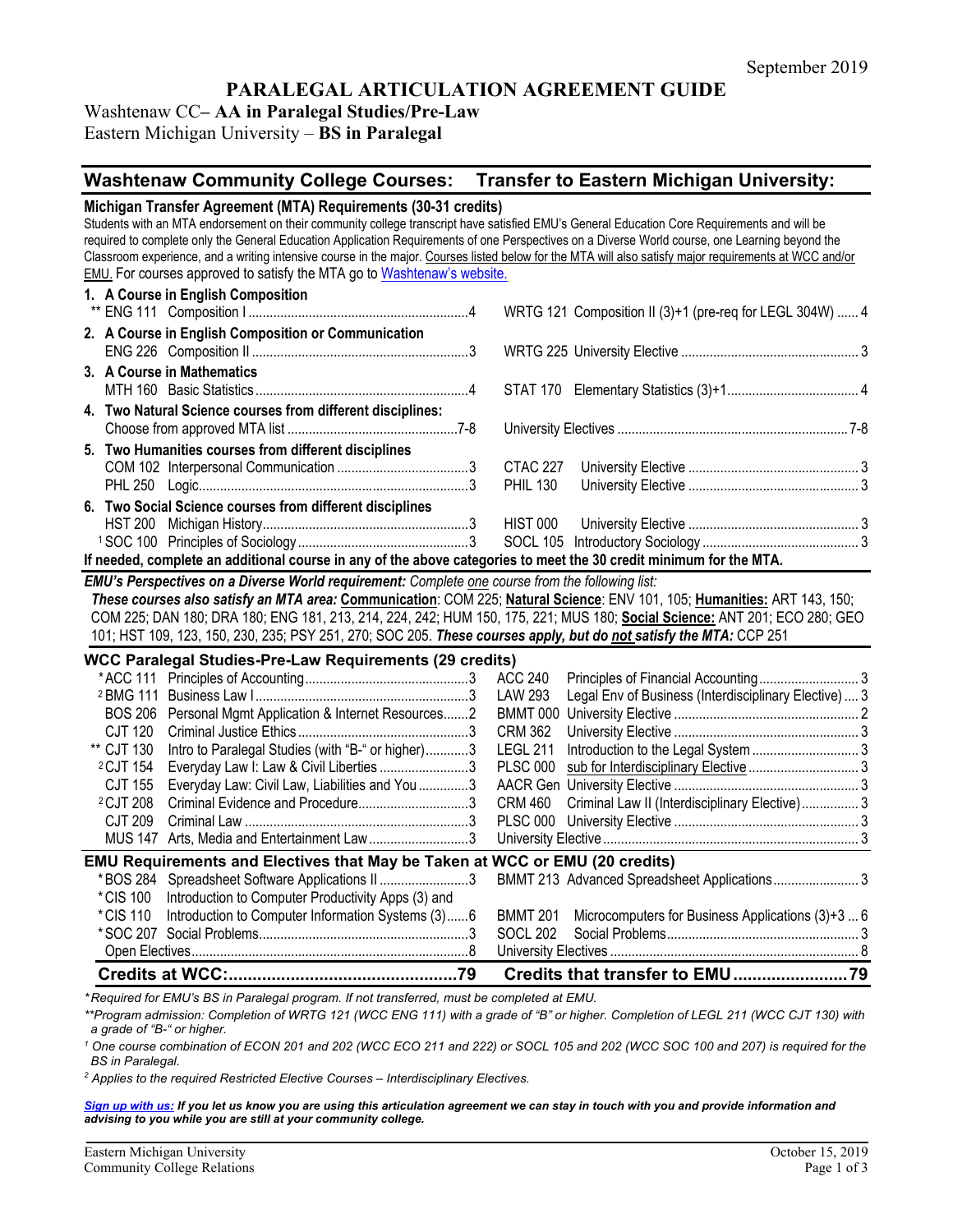# **PARALEGAL ARTICULATION AGREEMENT GUIDE**

Washtenaw CC**– AA in Paralegal Studies/Pre-Law** Eastern Michigan University – **BS in Paralegal**

# **Completion of the BS in Paralegal at EMU**

#### **Major Requirements (45 credits)**

#### **Required Courses (30 credits)**

|                 | LEGL 212 Law Office Administration and Technology  3              |  |
|-----------------|-------------------------------------------------------------------|--|
|                 | <sup>1,2</sup> LEGL 304W Legal Writing, Research and Analysis I 3 |  |
|                 | LEGL 305 Adv Legal Writing, Research, and Analysis II 3           |  |
|                 |                                                                   |  |
| <b>LEGL 313</b> |                                                                   |  |
| <b>LEGL 400</b> | Adv Legal Writing, Research & Analysis III  3                     |  |
| <b>LEGL 404</b> | Court Rules, Forms and Drafting Contracts 3                       |  |
| <b>LEGL 405</b> | Civil Litigation, Investigation and Procedure I 3                 |  |
| LEGL 406        | Civil Litigation, Investigation and Procedure II 3                |  |
|                 |                                                                   |  |

### **Business & Information Processing (6 credits)**

| BMMT 496 Records Administration Using Database3   |
|---------------------------------------------------|
| LEGL 396 Electronically Stored Info & eDiscovery3 |

#### **Restricted Electives (9 credits)**

| <b>LEGL 300</b> | Marijuana Law (3)                                |
|-----------------|--------------------------------------------------|
| <b>LEGL 315</b> | Land Transaction and Real Estate (3)             |
| LEGL 318        | Women and the Law (3)                            |
| <b>LEGL 320</b> | Cyber Law and Compliance (3)                     |
|                 | LEGL 379 Special Topics (3)                      |
|                 | LEGL 415 Bankruptcy Law (3)                      |
|                 | <sup>3</sup> LEGL 416L4 Paralegal Capstone (3-6) |
|                 | LEGL 479 Special Topics (3)                      |

*1 Program admission requirement: Completion of LEGL 304W with a grade of "C+" or higher*

*2 Satisfies EMU's Writing Intensive requirement.*

*3 Satisfies EMU's Learning Beyond the Classroom requirement.* 

**Note:** This agreement is intended for WCC students pursuing their first bachelor degree at EMU. Prospective post bachelor degree students for Paralegal at EMU should contact EMU before enrolling for courses at WCC to see which courses from their first degree may apply to the program at EMU.

**Note:** LEGL 488L4 is a 150-hour internship that must be completed at EMU Legal Resource Center.